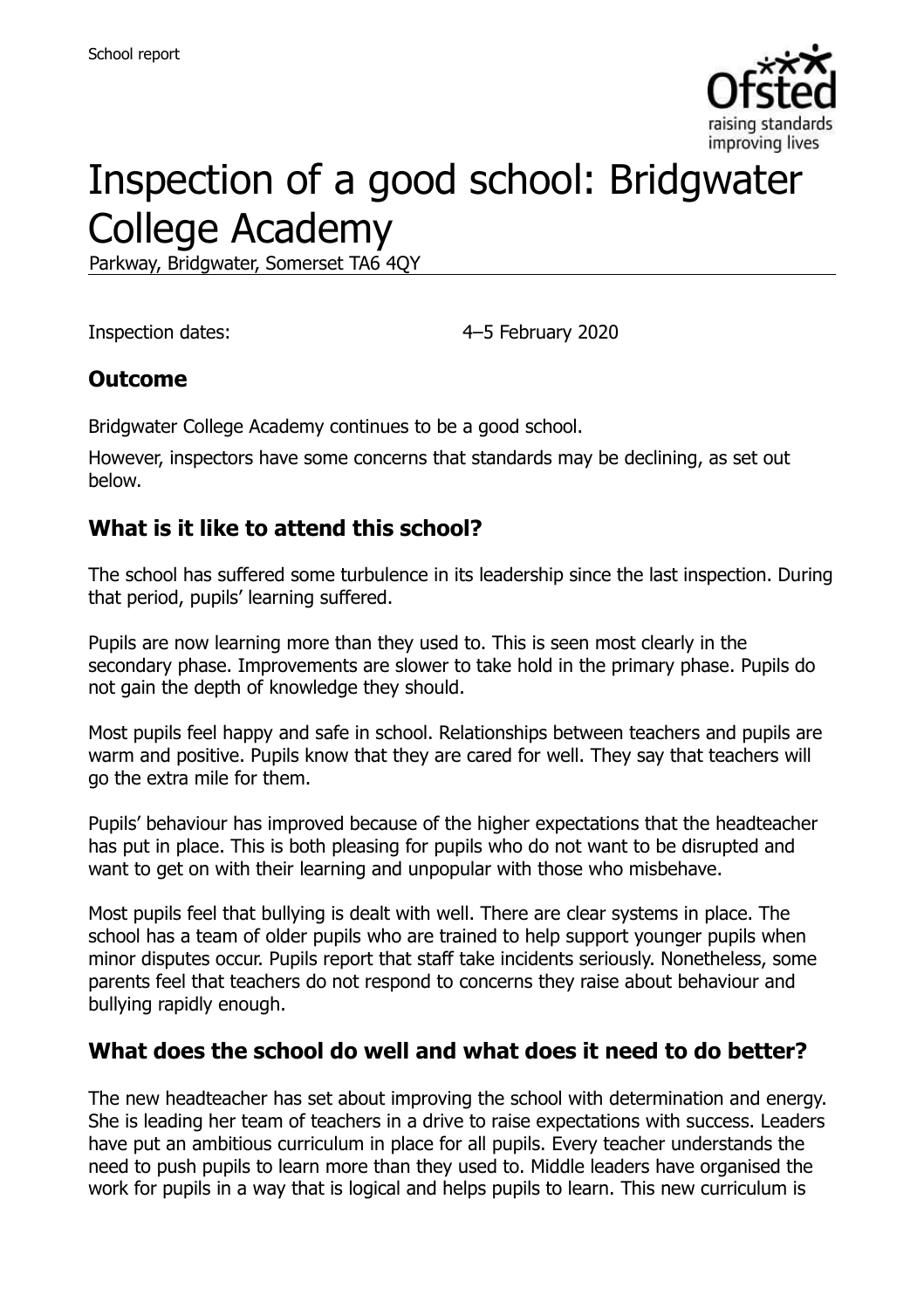

having the most impact in the secondary sector. Leaders provide effective training and support for teachers. This ensures that they know how to teach their subjects effectively. Teachers are good at checking that pupils understand, and then providing extra help if necessary. In mathematics, for example, teachers regularly check what pupils can do. They then revisit topics that are causing problems. Pupils like this approach because it helps them to build their knowledge on sound foundations.

In the primary phase, the new curriculum is also in place. This is having an increasing impact. For example, teachers ask pupils to concentrate on their writing. As a result, Year 6 pupils can spell and punctuate their work well. However, sometimes teachers have lower expectations. This prevents pupils from learning all the essential knowledge they need to do as well as they should.

Pupils who have special educational needs and/or disabilities (SEND) are usually supported well. In the primary phase, pupils' needs are identified and teachers and teaching assistants work together to help pupils keep up with their classmates. In the secondary phase, plans are in place for each pupil. However, teachers are not getting the training they need to help them support these pupils.

The headteacher has put reading at the heart of the new curriculum. In key stage 1, pupils are taught to decode words well. Pupils' reading books are matched to the sounds they know. Pupils throughout the school are expected to read daily. This is helping to make sure that pupils get the start in reading they need.

The early years curriculum is not enabling children to gain the knowledge they should. Teachers make sure there is a broad range of activities to improve children's skills. However, they do not consistently ask enough of children. Activities are not well sequenced or structured. Teachers do not consistently assess children's progress accurately enough. This means too few children are ready for key stage 1.

Leaders have revised the primary curriculum to make sure that pupils learn a wide range of subjects. For instance, they are currently enjoying a stimulating history topic. However, the curriculum in key stage 3 is too narrow for some pupils. This inhibits pupils' opportunities to study arts subjects, history and geography well enough. The proportion studying the English Baccalaureate suite of GCSE subjects is very low. Leaders have ambitious plans in place to improve the secondary curriculum. For example, they plan for every pupil to take a GCSE in a foreign language. However, the timing of these changes is dependent on ensuring that skilled staff are available.

Pupils usually have positive attitudes in lessons and want to succeed. Pupils say that this is because the headteacher is insisting on better behaviour. Behaviour around the school site is generally positive. However, a minority of pupils act poorly if left unsupervised. Teachers handle these pupils well.

Trust leaders and governors work together well to challenge the school to improve. Leaders balance the need to improve the school with an understanding of teachers' workload. Teachers appreciate this and are energised by leaders' passion to make the school as good as it can be.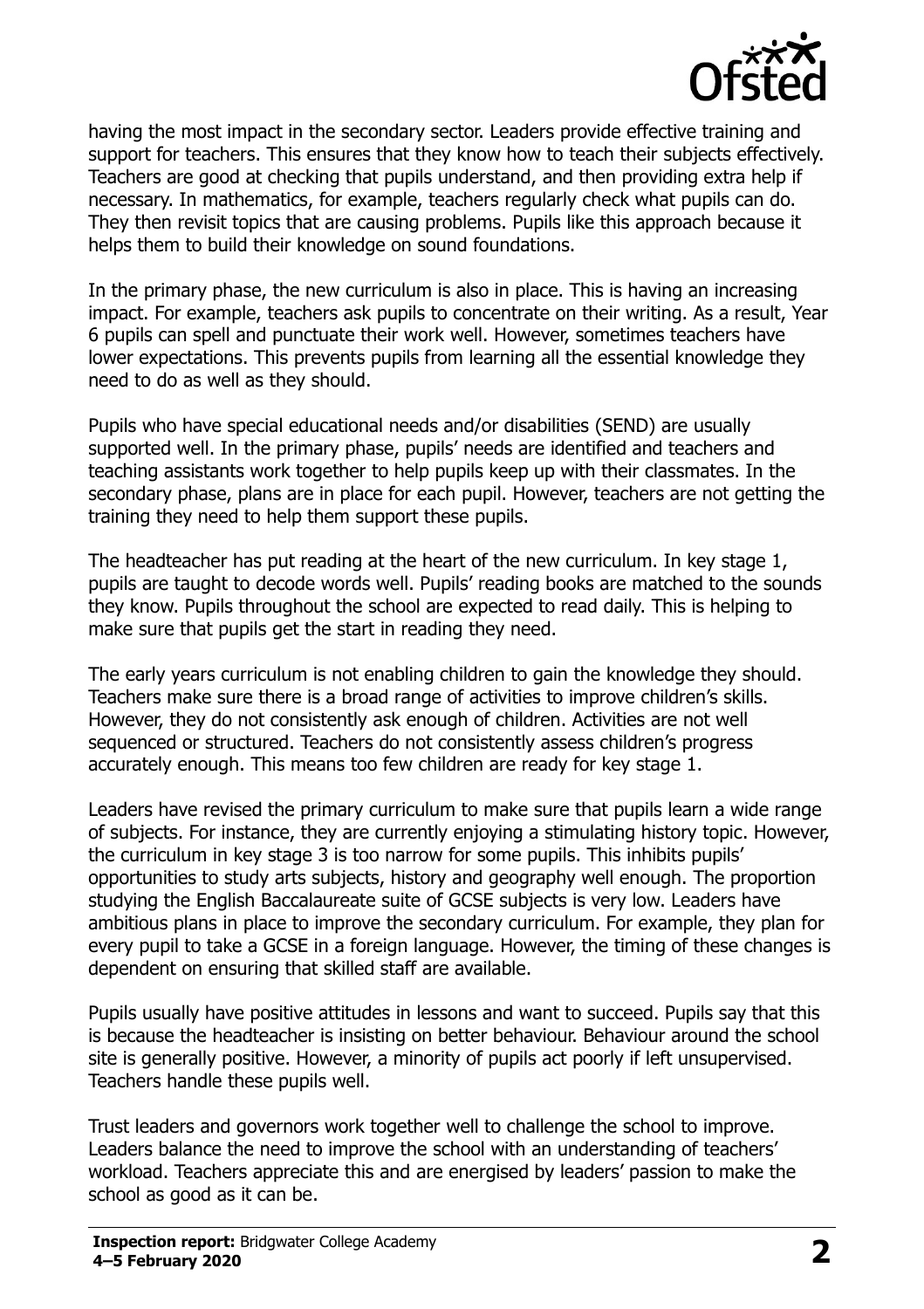

# **Safeguarding**

The arrangements for safeguarding are effective.

There is a strong safeguarding culture across all parts of the school. Leaders make sure that staff are well trained to spot pupils who may be vulnerable. Information is shared appropriately, and records are robust.

There is a well-trained team of staff who support pupils facing additional challenges in their lives. They work closely with parents, social care staff and the police to keep pupils safe.

School leaders are well supported by the multi-academy trust, whose staff undertake regular checks to make sure standards of care are maintained.

### **What does the school need to do to improve?**

### **(Information for the school and appropriate authority)**

- Currently, the curriculum in key stage 3 is too narrow. Too many pupils do not study the arts and both history and geography well enough. Leaders should put a revised curriculum in place as soon as possible.
- Children do not get off to a strong enough start in the early years. Teachers do not consistently have the highest expectations of children and do not check what children know and can do well enough. Leaders should insist on a curriculum that makes sure children are prepared well for key stage 1.
- Parents feel that school leaders do not respond to their concerns in a timely and appropriate way. Leaders should ensure that parents feel a full partner in their children's education.

# **Background**

When we have judged a school to be good, we will then normally go into the school about once every four years to confirm that the school remains good/outstanding. This is called a section 8 inspection of a good school or non-exempt outstanding school. We do not give graded judgements on a section 8 inspection. However, if we find some evidence that the school could now be better than good or that standards may be declining, then the next inspection will be a section 5 inspection. Usually this is within one to two years of the date of the section 8 inspection. If we have serious concerns about safeguarding, behaviour or the quality of education, we will convert the section 8 inspection to a section 5 inspection immediately.

This is the first section 8 inspection since we judged the school to be good on 28–29 June 2016.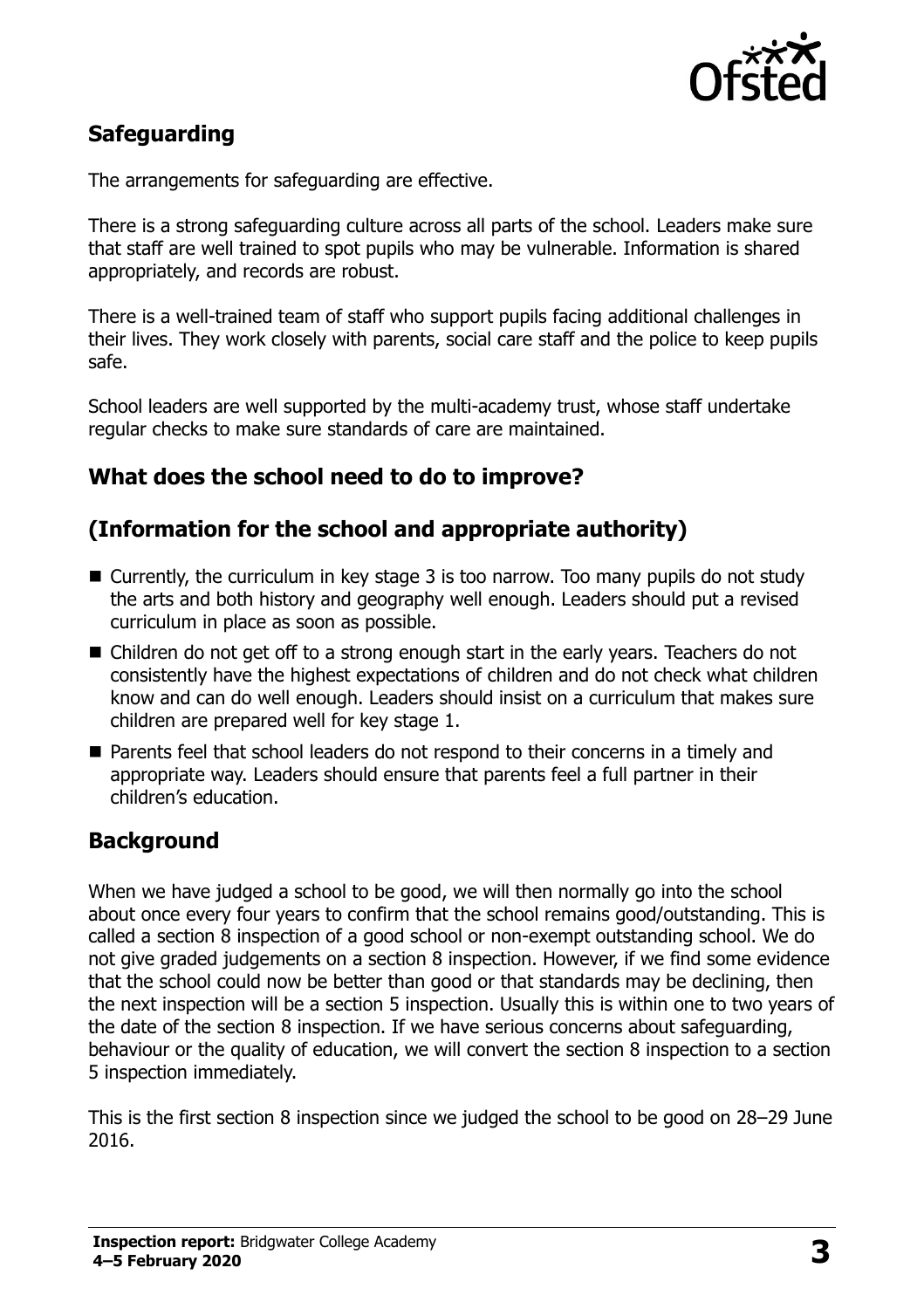

#### **How can I feed back my views?**

You can use [Ofsted Parent View](https://parentview.ofsted.gov.uk/) to give Ofsted your opinion on your child's school, or to find out what other parents and carers think. We use Ofsted Parent View information when deciding which schools to inspect, when to inspect them and as part of their inspection.

The Department for Education has further [guidance](http://www.gov.uk/complain-about-school) on how to complain about a school.

If you are the school and you are not happy with the inspection or the report, you can [complain to Ofsted.](https://www.gov.uk/complain-ofsted-report)

#### **Further information**

You can search for [published performance information](http://www.compare-school-performance.service.gov.uk/) about the school.

In the report, '[disadvantaged pupils](http://www.gov.uk/guidance/pupil-premium-information-for-schools-and-alternative-provision-settings)' refers to those pupils who attract government pupil premium funding: pupils claiming free school meals at any point in the last six years and pupils in care or who left care through adoption or another formal route.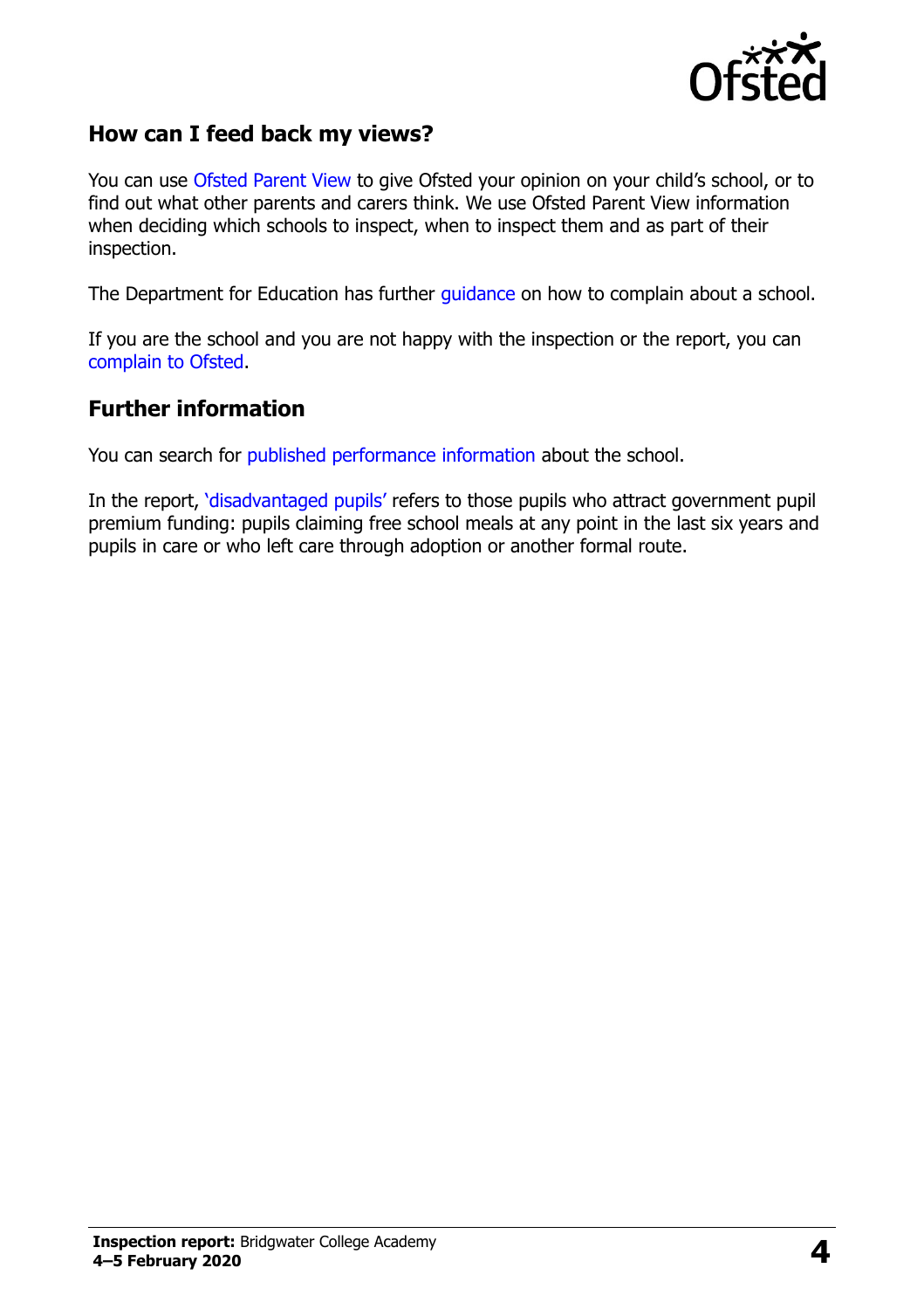

### **School details**

| Unique reference number             | 138375                                  |
|-------------------------------------|-----------------------------------------|
| <b>Local authority</b>              | Somerset                                |
| <b>Inspection number</b>            | 10122379                                |
| <b>Type of school</b>               | All-through                             |
| <b>School category</b>              | Academy sponsor-led                     |
| Age range of pupils                 | 3 to 16                                 |
| <b>Gender of pupils</b>             | Mixed                                   |
| Number of pupils on the school roll | 1,393                                   |
| <b>Appropriate authority</b>        | Board of trustees                       |
| <b>Chair of governing body</b>      | <b>Carole Chevalley</b>                 |
| <b>Headteacher</b>                  | Zoe Stucki                              |
| Website                             | http://www.bridgwatercollegeacademy.org |
| Date of previous inspection         | 28-29 June 2016                         |

# **Information about this school**

- The school is sponsored by Bridgwater and Taunton College Trust.
- $\blacksquare$  The school has a higher than average number of pupils supported by pupil premium funding and a higher than average number of pupils with SEND.
- Since the school was last inspected it has had two changes of headteacher and several other changes of senior leaders.
- The school hosts a unit for 14 secondary-aged pupils on the autistic spectrum.
- The school uses three alternative providers, The Net Project, Bridge School and Bridgwater and Taunton College, to meet the needs of a total of seven pupils.

# **Information about this inspection**

- We visited lessons with school leaders. We looked at pupils' work and spoke with pupils in groups and informally.
- We considered the school's own documentary evidence and spoke with school and trust leaders about it.
- We spoke with teachers about their work.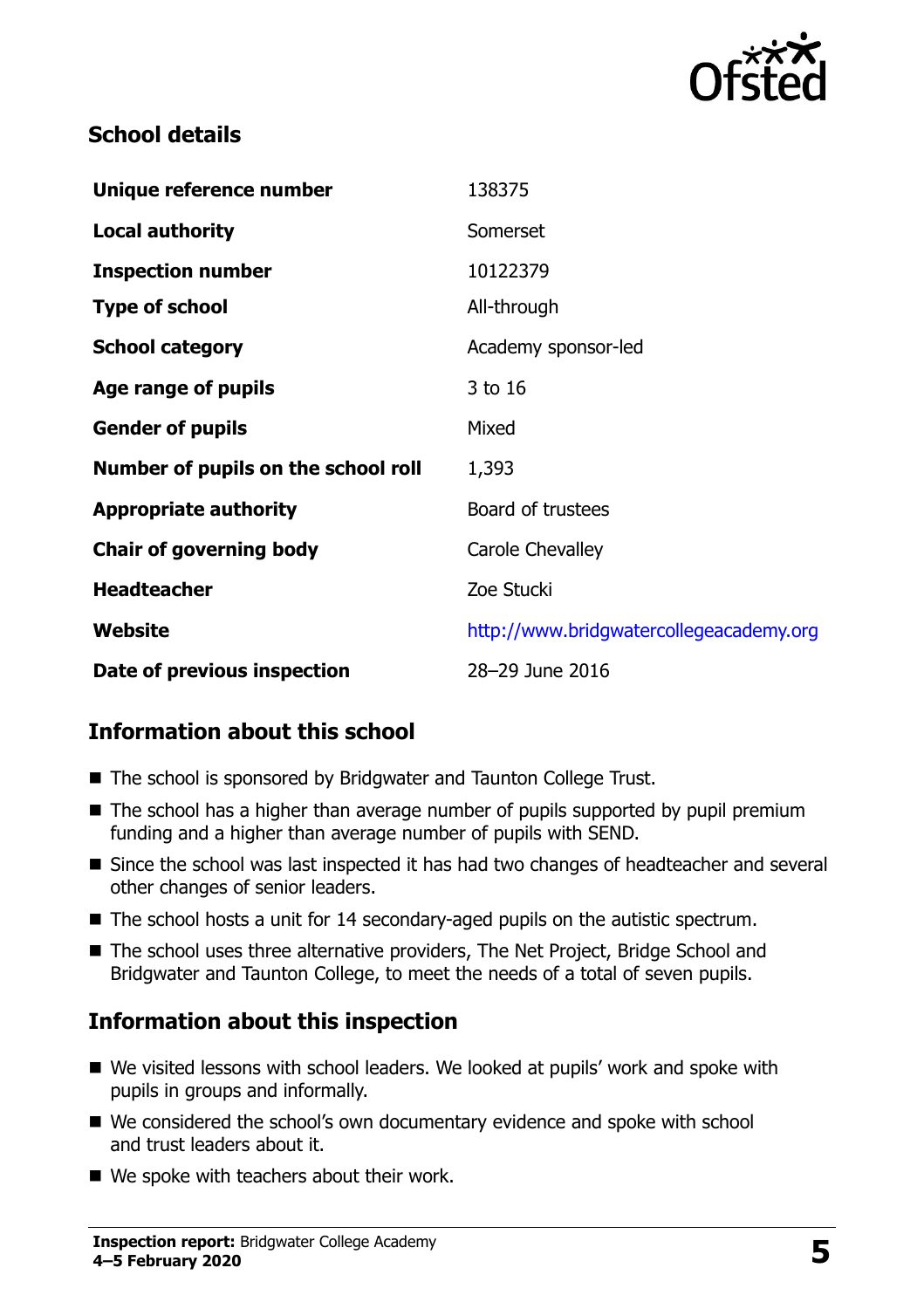

- We considered the information gained from surveys of parents, staff and pupils. We also considered a letter from a parent.
- We completed deep dives in the following subjects: English, mathematics and history. This included visiting lessons, looking at pupils' work, meeting with senior and subject leaders, and discussions with teachers and pupils.

#### **Inspection team**

Andrew Lovett, lead inspector **Ofsted Inspector** 

Martin Bragg **Construction Construction Construction** Ofsted Inspector Paul Nicholson **Districts** Ofsted Inspector